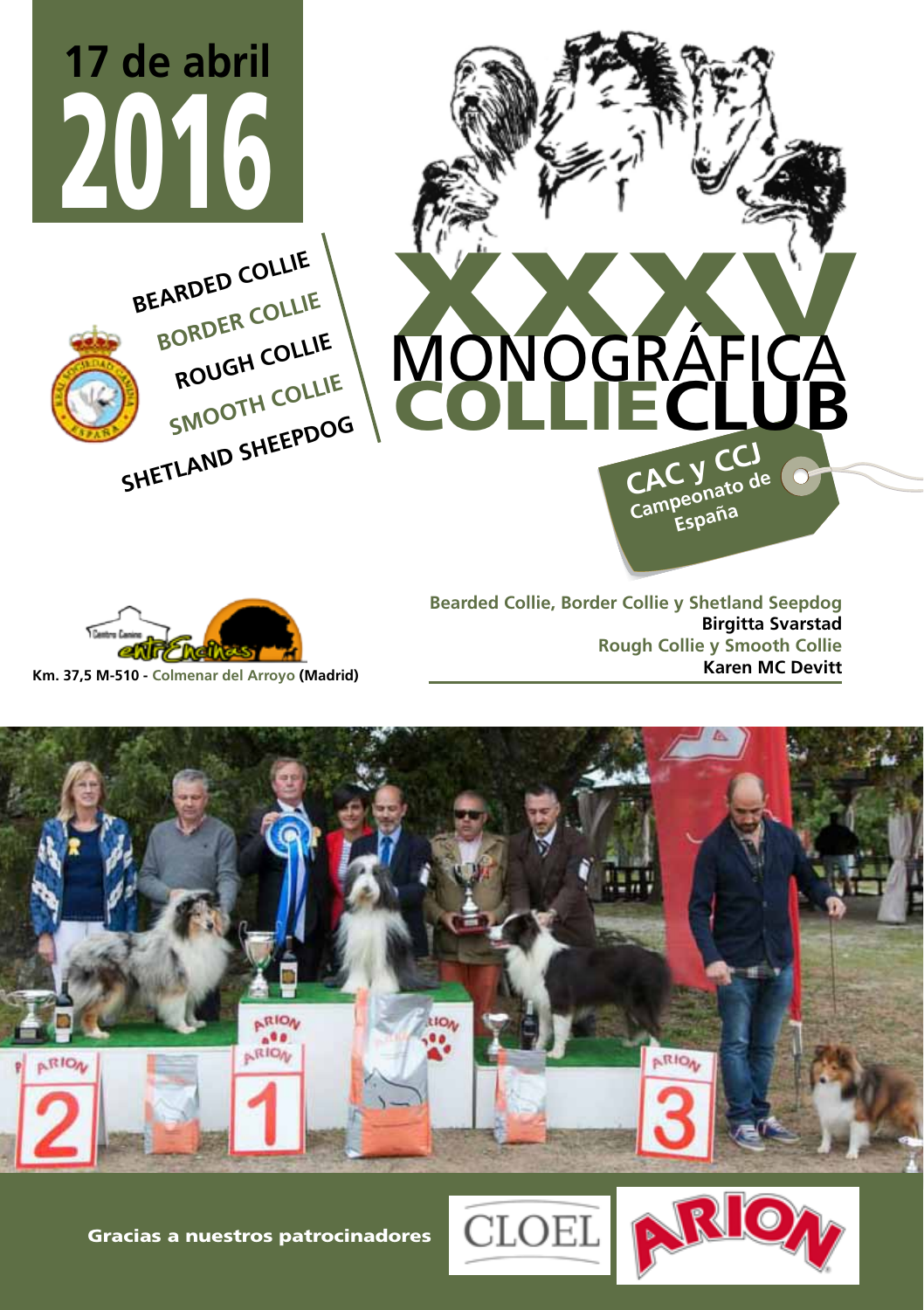# CLOEL

Henry es que tiene su estilo.

 $y$  CLOEL los cuida todos.



Higiene y Belleza. Los mejores cuidados para tus perros, con una amplia gama de productos de la mejor calidad.

Tel.: 606 68 39 83

info@cloel.es www.cloelmadrid.com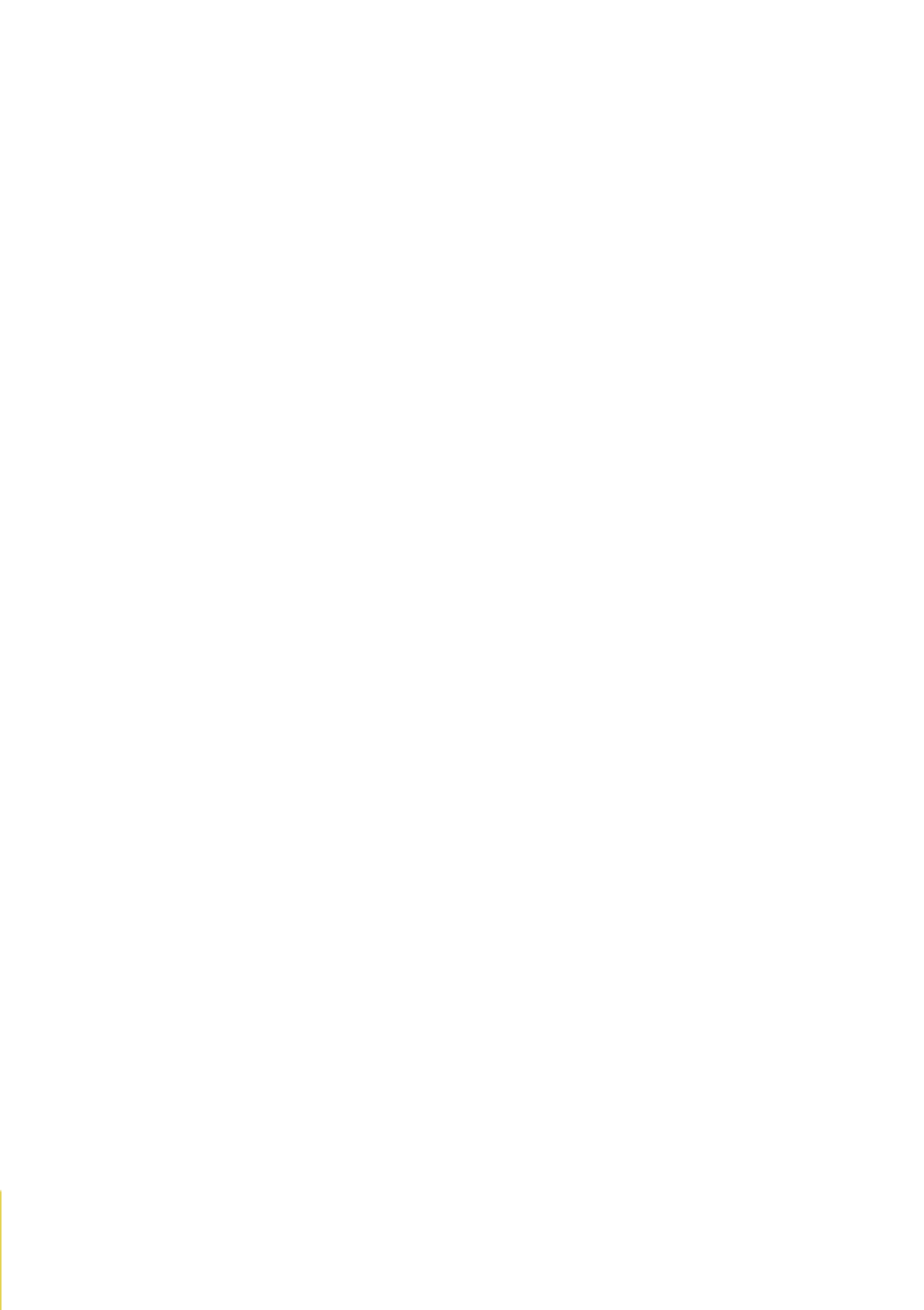# **BEARDED COLLIE**

| JOVENES MACHOS                                                           |
|--------------------------------------------------------------------------|
|                                                                          |
| <b>ABIERTA MACHOS</b>                                                    |
|                                                                          |
|                                                                          |
|                                                                          |
|                                                                          |
| <b>CAMPEONES MACHOS</b>                                                  |
|                                                                          |
|                                                                          |
| <b>VETERANOS MACHOS</b>                                                  |
| 8,- FIRSTPRIZEBEARS ENFIELD  EXC. 1°. MEJOR VETERANO                     |
| <b>MUY CACHORROS HEMBRAS</b>                                             |
| 9,- LOVELY BLUE DES GARDES CHAMPETRE  MB 1º. MEJOR CACHORRO              |
| <b>JÓVENES HEMBRAS</b>                                                   |
|                                                                          |
| 11,- INDIA DE IRBOAS  EXC. 1°. MEJOR JOVEN. CCJ. BOB                     |
|                                                                          |
|                                                                          |
| <b>INTERMEDIA HEMBRAS</b>                                                |
|                                                                          |
| <b>ABIERTA HEMBRAS</b>                                                   |
|                                                                          |
|                                                                          |
|                                                                          |
|                                                                          |
| <b>CAMPEONES HEMBRAS</b>                                                 |
|                                                                          |
| 20,- WW, EW, MULTI BIS, MULTI CH. DOUBLE SCOTCH BLACK PYGMALION  EXC. 2° |
|                                                                          |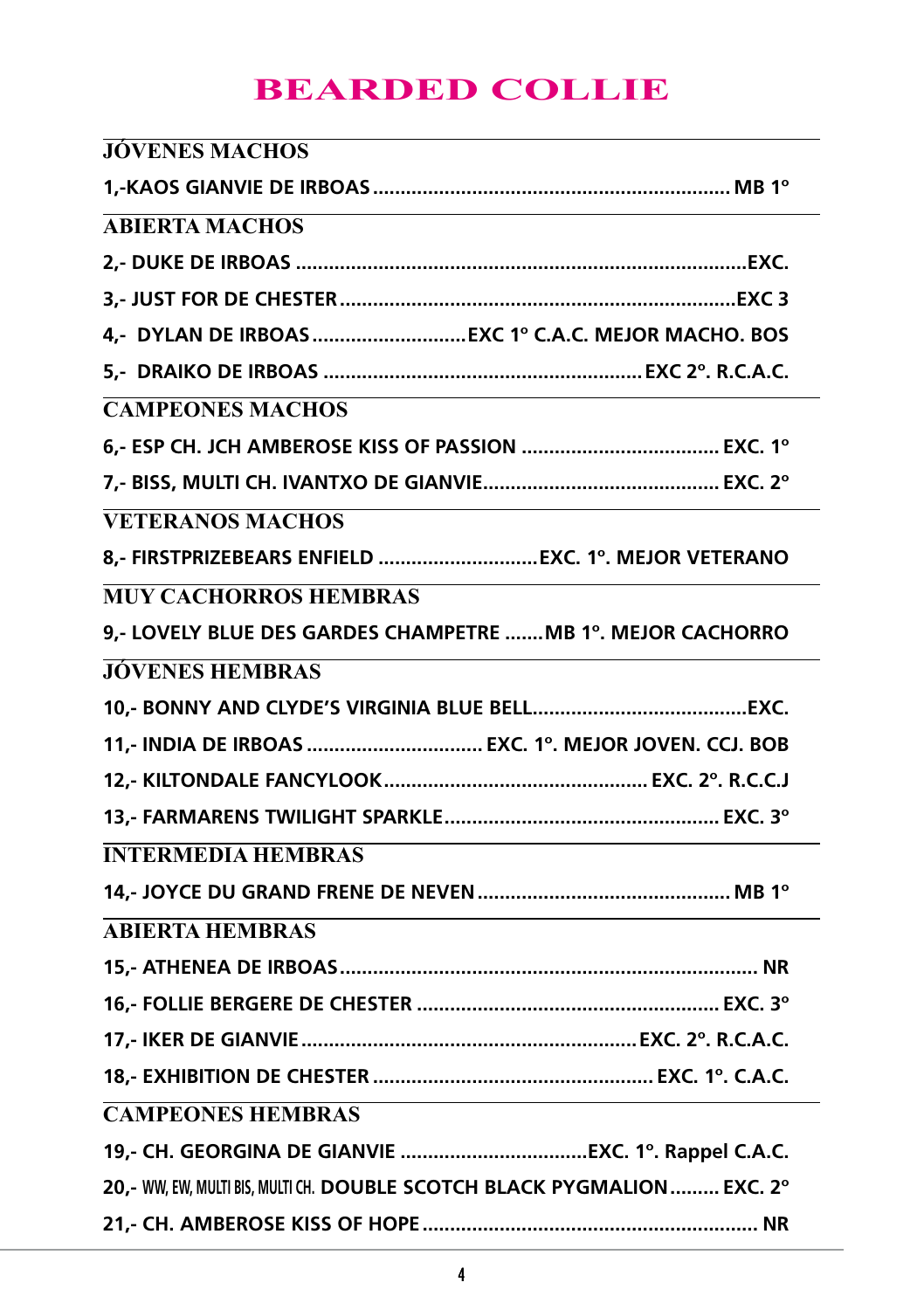**VETERANOS HEMBRAS**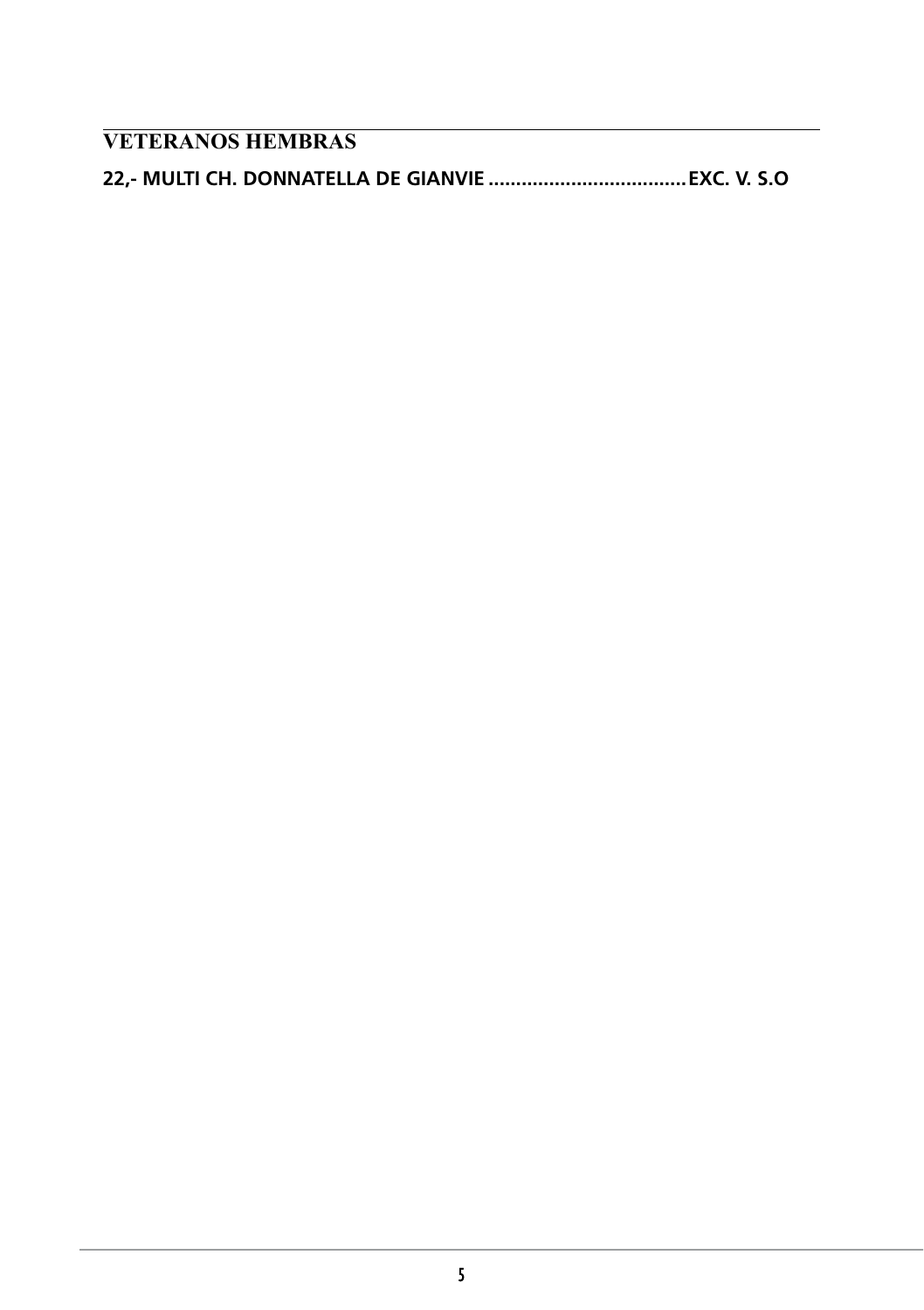# **BORDER COLLIE**

| <b>MUY CACHORROS MACHOS</b>                                   |
|---------------------------------------------------------------|
|                                                               |
| <b>JÓVENES MACHOS</b>                                         |
|                                                               |
| 25,- BRANNASDALE THE GAUNTLET EXC. 1° . C.C.J. MEJOR JOVEN    |
| <b>INTERMEDIA MACHOS</b>                                      |
|                                                               |
| <b>ABIERTA MACHOS</b>                                         |
|                                                               |
|                                                               |
|                                                               |
|                                                               |
|                                                               |
|                                                               |
| 33,- LOWLANDS OF LYS KT DIAMOND  EXC. 1º. C.A.C. BOS          |
|                                                               |
| <b>JOVENES HEMBRAS</b>                                        |
|                                                               |
| 36,- LEGEND OF BRAVEHEART DARK ROSE MISAKI  EXC. 1º CCJ. MJSO |
|                                                               |
|                                                               |
| <b>INTERMEDIA HEMBRAS</b>                                     |
|                                                               |
|                                                               |
|                                                               |
| <b>ABIERTA HEMBRAS</b>                                        |
|                                                               |
|                                                               |
|                                                               |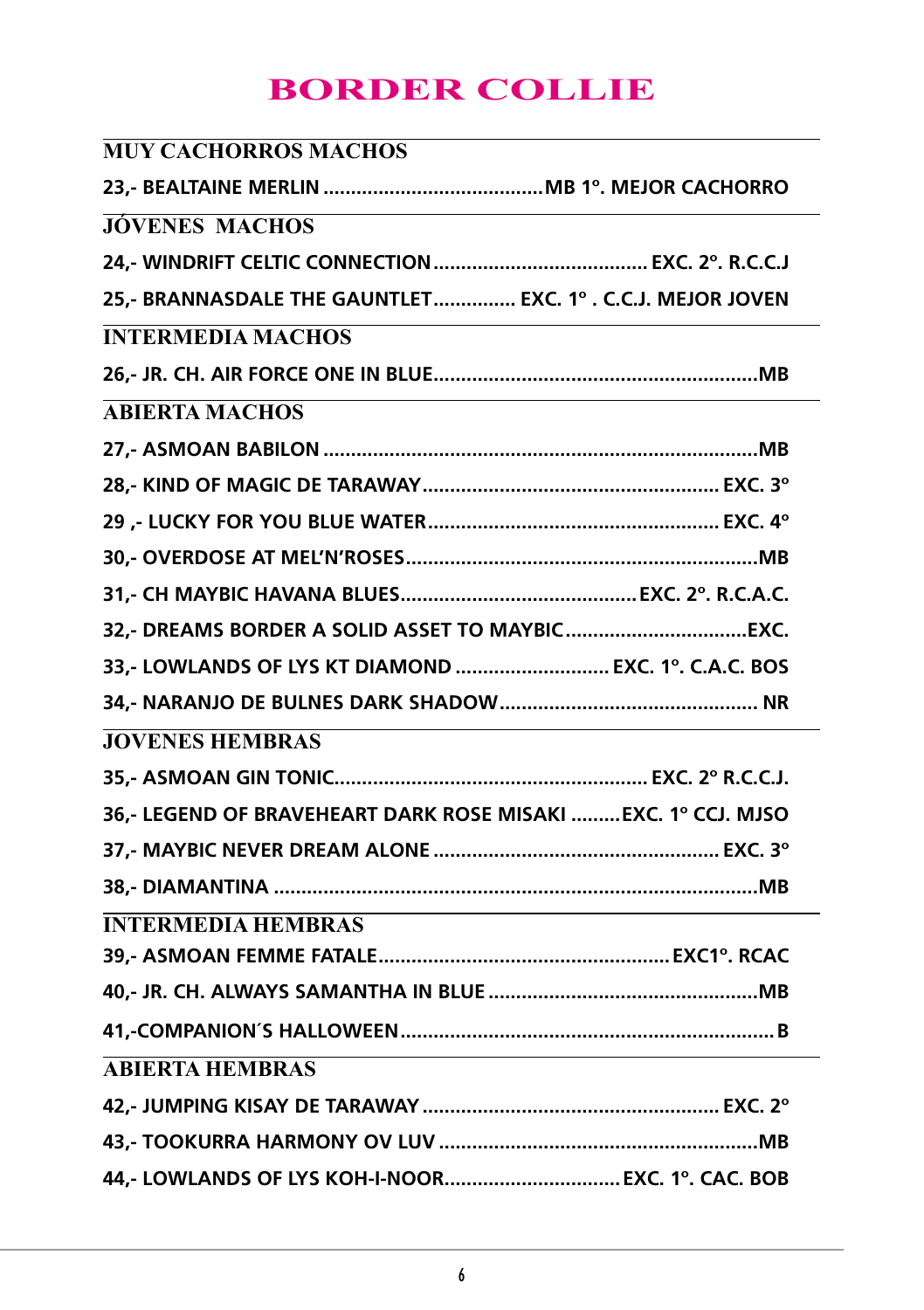# **ROUGH COLLIE**

| <b>MUY CACHORROS MACHOS</b>                          |  |
|------------------------------------------------------|--|
|                                                      |  |
|                                                      |  |
| <b>CACHORROS MACHOS</b>                              |  |
| 46,- FRIDENS STARDUST  MB. 1º MEJOR CACHORRO MACHO   |  |
| 47,- HODOR SCHWARZ DE CAMINHO DE SAN IAGO MB 2°      |  |
|                                                      |  |
|                                                      |  |
|                                                      |  |
| <b>JOVENES MACHOS</b>                                |  |
|                                                      |  |
|                                                      |  |
| 53,- NORWENGK SKY THE BLUE BRONTES EXC. 1° CCJ.      |  |
|                                                      |  |
|                                                      |  |
| <b>INTERMEDIA MACHOS</b>                             |  |
| 56,- JUICY COUTURE OF LOWLANDS GREEN VALLEY EXC. 1°  |  |
| 57.- JEAN'S COUTURE OF LOWLANDS GREEN VALLEY EXC. 2° |  |
|                                                      |  |
| <b>ABIERTA MACHOS</b>                                |  |
|                                                      |  |
|                                                      |  |
|                                                      |  |
|                                                      |  |
|                                                      |  |
|                                                      |  |
|                                                      |  |
|                                                      |  |
|                                                      |  |
|                                                      |  |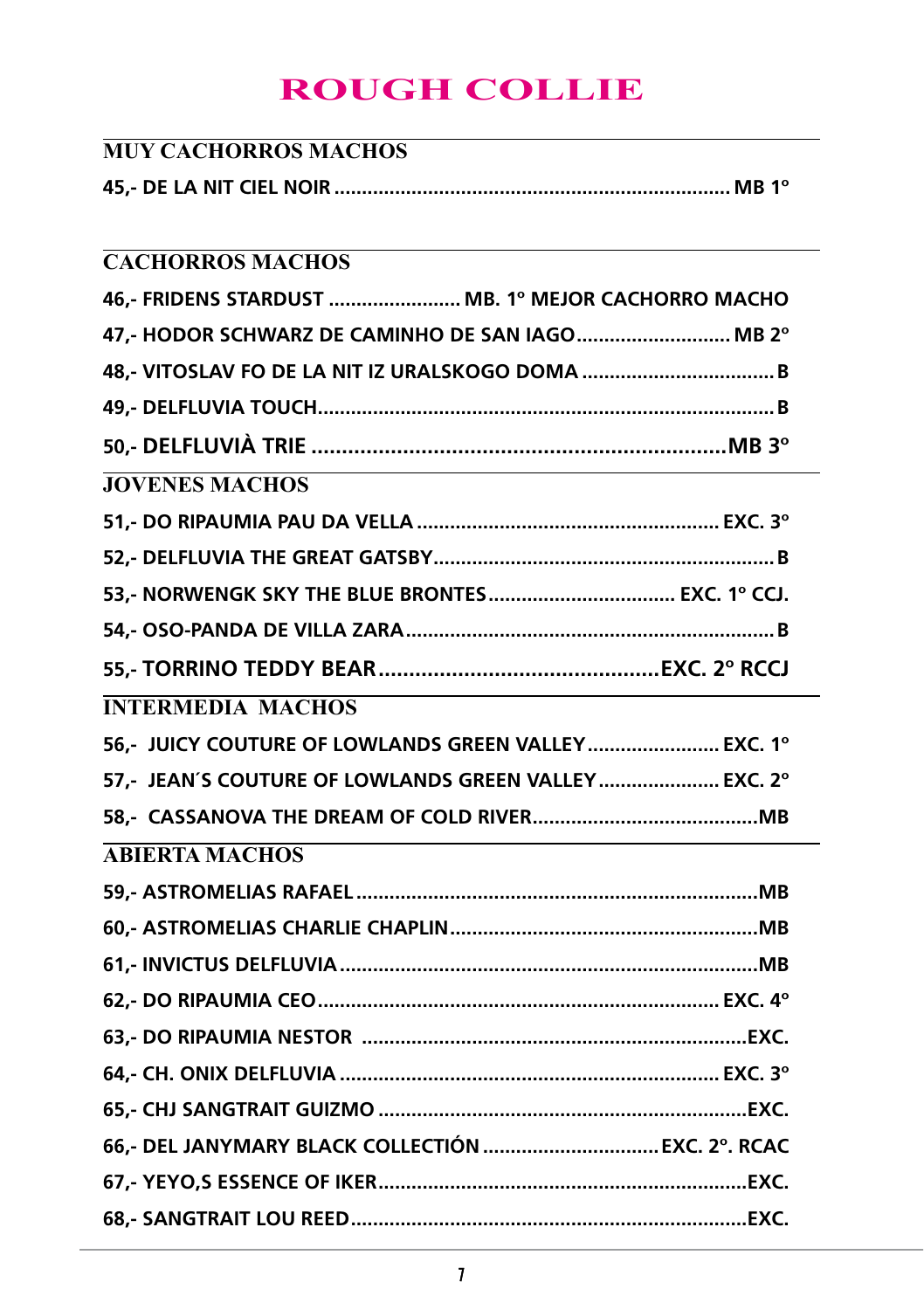| <b>CAMPEONES MACHOS</b>                                        |  |
|----------------------------------------------------------------|--|
|                                                                |  |
| <b>MUY CACHORROS HEMBRAS</b>                                   |  |
|                                                                |  |
|                                                                |  |
| <b>CACHORROS HEMBRAS</b>                                       |  |
|                                                                |  |
|                                                                |  |
| 84,- ARTZAIAK JUSTO UN SUEÑO MB. 1º. MEJOR CACHORRO            |  |
| <b>JOVENES HEMBRAS</b>                                         |  |
|                                                                |  |
|                                                                |  |
|                                                                |  |
| 88,- GRETELL THE DREAM OF COLD RIVER EXC. 1°. CCJ. MEJOR JOVEN |  |
|                                                                |  |
|                                                                |  |
|                                                                |  |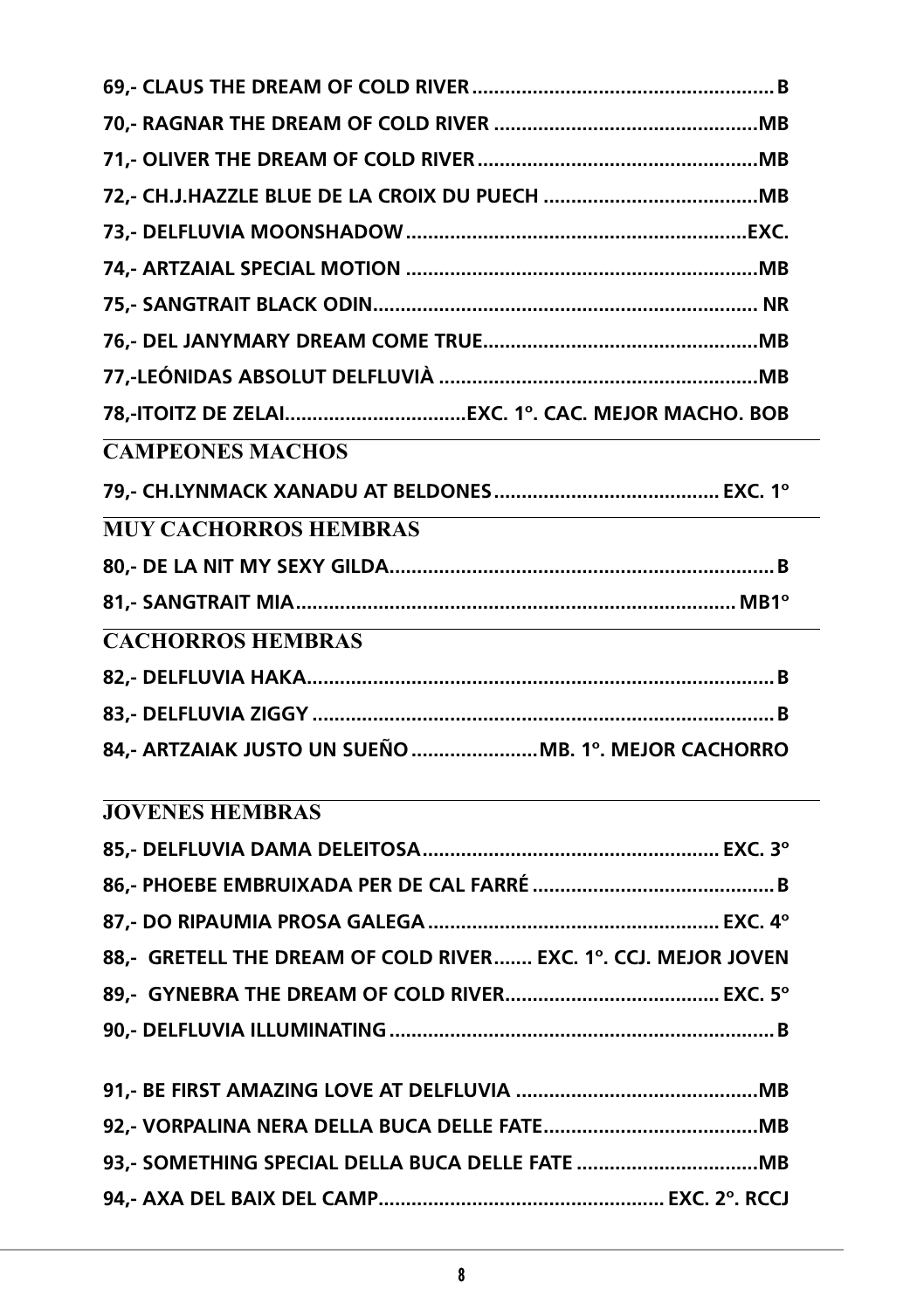## **INTERMEDIA HEMBRAS**

## **ABIERTA HEMBRAS**

#### **CAMPEONES HEMBRAS**

| 114.-MULTI CH BROOKLYNSON SANTA RHONDA EXC. 1° |  |
|------------------------------------------------|--|
|                                                |  |

## **VETERANAS HEMBRAS**

|--|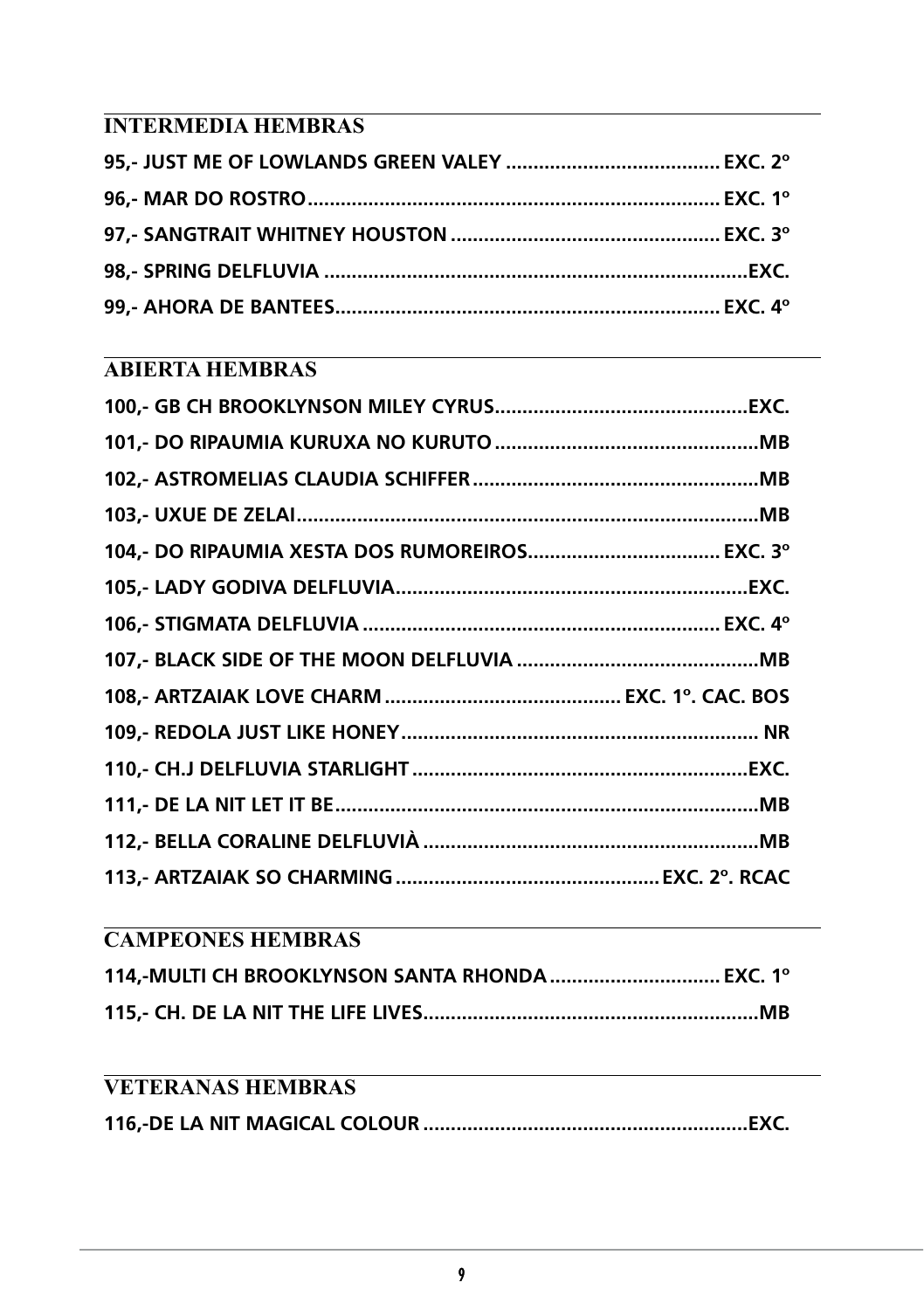## **PAREJAS**

| 1.- CASSANOVA THE DREAM OF COLD RIVER & GRETELL THE DREAM OF |  |
|--------------------------------------------------------------|--|
|                                                              |  |

## **LOTE DE CRIA**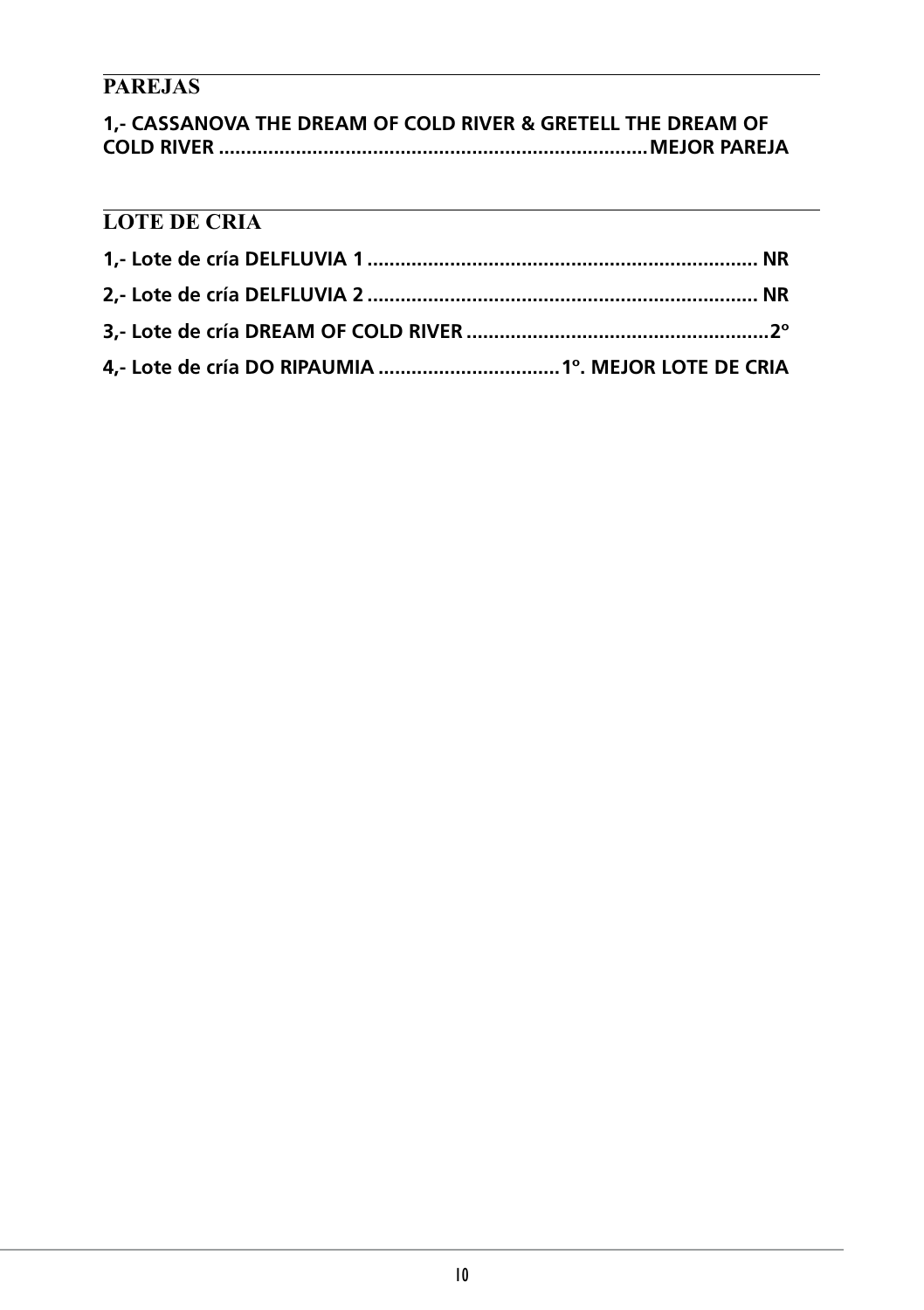# **SHETLAND SHEEPDOG**

| <b>CACHORROS MACHOS</b>                                                    |  |
|----------------------------------------------------------------------------|--|
|                                                                            |  |
|                                                                            |  |
| <b>INTERMEDIA MACHOS</b>                                                   |  |
|                                                                            |  |
|                                                                            |  |
|                                                                            |  |
| ABIERTAS MACHOS                                                            |  |
|                                                                            |  |
|                                                                            |  |
| <b>CAMPEONES MACHOS</b>                                                    |  |
|                                                                            |  |
| <b>JOVENES HEMBRAS</b>                                                     |  |
| 123,- JRCH PPW16 JPW16 JPAW16 ASTURSHELKIE PROMISE OF GOLD  MB1°           |  |
|                                                                            |  |
| <b>INTERMEDIA HEMBRAS</b>                                                  |  |
|                                                                            |  |
|                                                                            |  |
|                                                                            |  |
| <b>ABIERTA HEMBRAS</b>                                                     |  |
|                                                                            |  |
|                                                                            |  |
|                                                                            |  |
| 129,- BAILANDO CONTIGO DE LOS TRASTOLILLOS EXC. 1º. CAC. MEJOR HEMBRA. BOB |  |
|                                                                            |  |
|                                                                            |  |
|                                                                            |  |

## **CAMPEONES HEMBRAS 131,- JR. Ch. SP. PT. Ch. NAVARREM MI ESPERANZA.......................... EXC. 1º**